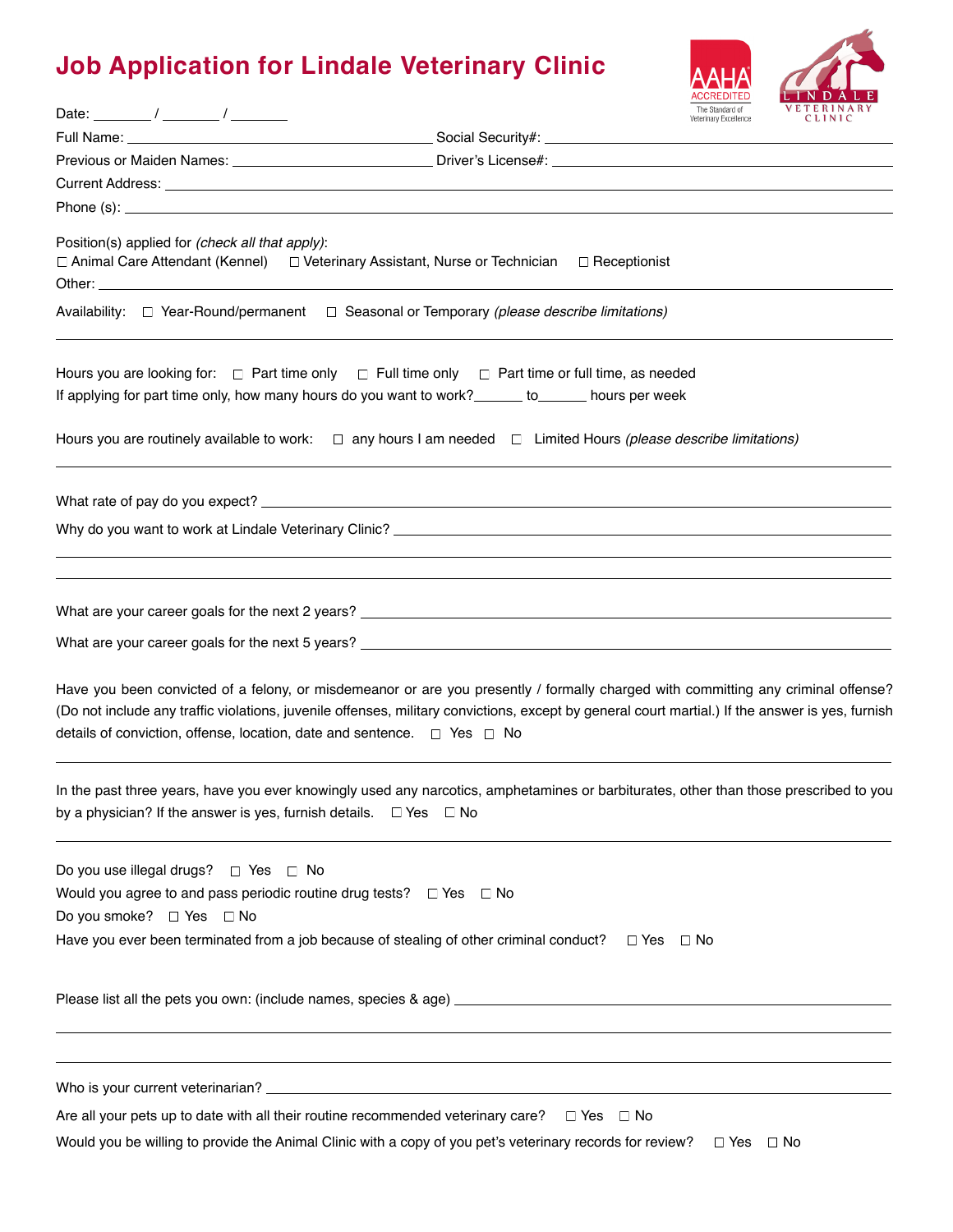| Do you have any certifications, degrees, awards or special skills we should know about? ________________________              |  |
|-------------------------------------------------------------------------------------------------------------------------------|--|
|                                                                                                                               |  |
|                                                                                                                               |  |
|                                                                                                                               |  |
| From: $\frac{1}{\sqrt{2\pi}}$ / $\frac{1}{\sqrt{2\pi}}$ (mm/yy) To: $\frac{1}{\sqrt{2\pi}}$ (mm/yy)                           |  |
|                                                                                                                               |  |
|                                                                                                                               |  |
|                                                                                                                               |  |
|                                                                                                                               |  |
|                                                                                                                               |  |
|                                                                                                                               |  |
|                                                                                                                               |  |
| From: $\frac{1}{\sqrt{2\pi}}$ / $\frac{1}{\sqrt{2\pi}}$ (mm/yy) To: $\frac{1}{\sqrt{2\pi}}$ / $\frac{1}{\sqrt{2\pi}}$ (mm/yy) |  |
|                                                                                                                               |  |
|                                                                                                                               |  |
|                                                                                                                               |  |
|                                                                                                                               |  |
|                                                                                                                               |  |
|                                                                                                                               |  |
|                                                                                                                               |  |
|                                                                                                                               |  |
| Address & phone: ______________                                                                                               |  |
|                                                                                                                               |  |
|                                                                                                                               |  |
|                                                                                                                               |  |
|                                                                                                                               |  |
| Hourly rate of pay-                                                                                                           |  |
|                                                                                                                               |  |
| Please describe any other relevant experience (volunteer, animal related hobby, etc.):                                        |  |
|                                                                                                                               |  |
| Please list your hobbies:                                                                                                     |  |
|                                                                                                                               |  |
| Is there anything else you would like us to know when considering your application?                                           |  |
|                                                                                                                               |  |